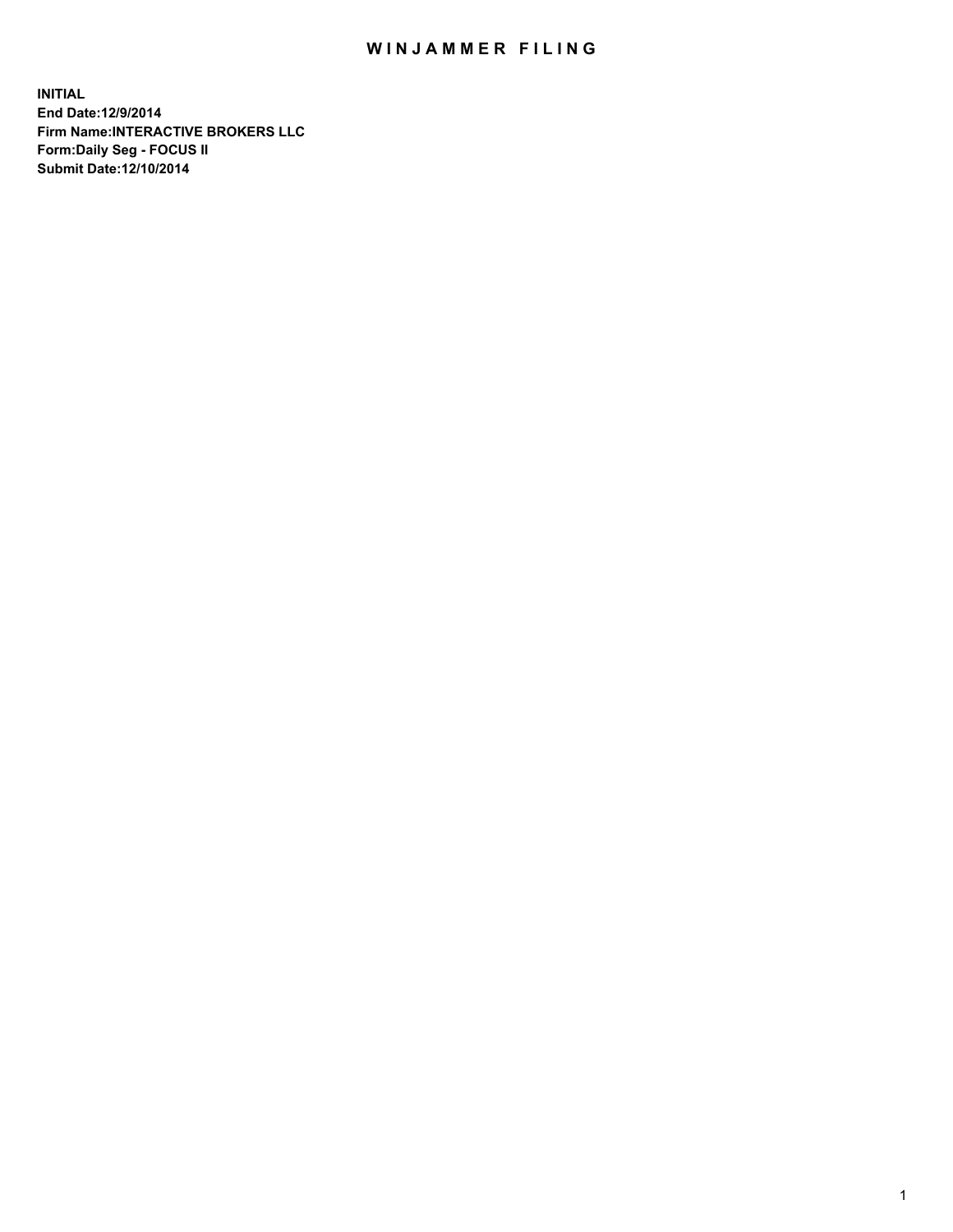## **INITIAL End Date:12/9/2014 Firm Name:INTERACTIVE BROKERS LLC Form:Daily Seg - FOCUS II Submit Date:12/10/2014 Daily Segregation - Cover Page**

| Name of Company<br><b>Contact Name</b><br><b>Contact Phone Number</b><br><b>Contact Email Address</b>                                                                                                                                                                                                                          | <b>INTERACTIVE BROKERS LLC</b><br><b>Michael Ellman</b><br>203-422-8926<br>mellman@interactivebrokers.co<br>$m$ |
|--------------------------------------------------------------------------------------------------------------------------------------------------------------------------------------------------------------------------------------------------------------------------------------------------------------------------------|-----------------------------------------------------------------------------------------------------------------|
| FCM's Customer Segregated Funds Residual Interest Target (choose one):<br>a. Minimum dollar amount: ; or<br>b. Minimum percentage of customer segregated funds required:% ; or<br>c. Dollar amount range between: and; or<br>d. Percentage range of customer segregated funds required between:% and%.                         | $\overline{\mathbf{0}}$<br>0<br>155,000,000 245,000,000<br>0 <sub>0</sub>                                       |
| FCM's Customer Secured Amount Funds Residual Interest Target (choose one):<br>a. Minimum dollar amount: ; or<br>b. Minimum percentage of customer secured funds required:% ; or<br>c. Dollar amount range between: and; or<br>d. Percentage range of customer secured funds required between:% and%.                           | $\overline{\mathbf{0}}$<br>0<br>80,000,000 120,000,000<br>0 <sub>0</sub>                                        |
| FCM's Cleared Swaps Customer Collateral Residual Interest Target (choose one):<br>a. Minimum dollar amount: ; or<br>b. Minimum percentage of cleared swaps customer collateral required:% ; or<br>c. Dollar amount range between: and; or<br>d. Percentage range of cleared swaps customer collateral required between:% and%. | $\overline{\mathbf{0}}$<br>$\underline{\mathbf{0}}$<br>0 <sub>0</sub><br>0 <sub>0</sub>                         |
| Current ANC:on<br><b>Broker Dealer Minimum</b><br>Debit/Deficit - CustomersCurrent AmountGross Amount<br>Domestic Debit/Deficit                                                                                                                                                                                                | 2,533,328,101 09-DEC-2014<br>259,873,176<br>5,062,741                                                           |
| Foreign Debit/Deficit<br>Debit/Deficit - Non CustomersCurrent AmountGross Amount<br>Domestic Debit/Deficit<br>Foreign Debit/Deficit<br>Proprietary Profit/Loss<br>Domestic Profit/Loss                                                                                                                                         | 5,697,7200<br>0 <sub>0</sub><br>0 <sub>0</sub><br>$\overline{\mathbf{0}}$                                       |
| Foreign Profit/Loss<br>Proprietary Open Trade Equity<br>Domestic OTE<br>Foreign OTE<br><b>SPAN</b><br><b>Customer SPAN Calculation</b>                                                                                                                                                                                         | $\overline{\mathbf{0}}$<br>$\underline{\mathbf{0}}$<br><u>0</u><br>1,158,592,415                                |
| Non-Customer SPAN Calcualation<br>Proprietary Capital Charges<br>Minimum Dollar Amount Requirement<br>Other NFA Dollar Amount Requirement                                                                                                                                                                                      | 32,983,402<br><u>0</u><br>20,000,000 [7465]<br>21,763,712 [7475]                                                |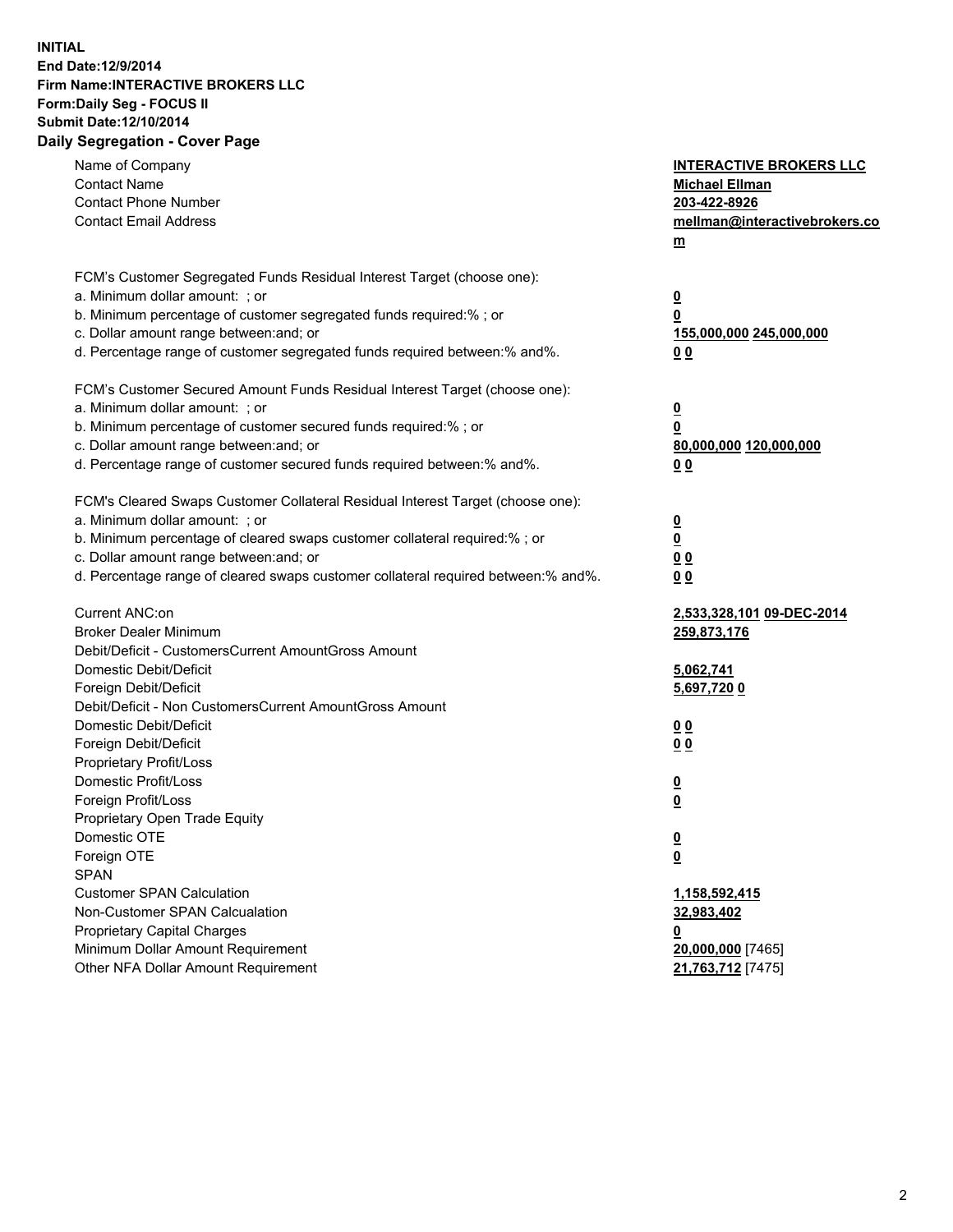## **INITIAL End Date:12/9/2014 Firm Name:INTERACTIVE BROKERS LLC Form:Daily Seg - FOCUS II Submit Date:12/10/2014 Daily Segregation - Secured Amounts**

|     | Daily Segregation - Secured Amounts                                                                          |                                   |
|-----|--------------------------------------------------------------------------------------------------------------|-----------------------------------|
|     | Foreign Futures and Foreign Options Secured Amounts                                                          |                                   |
|     | Amount required to be set aside pursuant to law, rule or regulation of a foreign                             | $0$ [7305]                        |
|     | government or a rule of a self-regulatory organization authorized thereunder                                 |                                   |
| 1.  | Net ledger balance - Foreign Futures and Foreign Option Trading - All Customers                              |                                   |
|     | A. Cash                                                                                                      | 384,330,886 [7315]                |
|     | B. Securities (at market)                                                                                    | $0$ [7317]                        |
| 2.  | Net unrealized profit (loss) in open futures contracts traded on a foreign board of trade                    | -29,993,146 [7325]                |
| 3.  | Exchange traded options                                                                                      |                                   |
|     | a. Market value of open option contracts purchased on a foreign board of trade                               | <b>99,169</b> [7335]              |
|     | b. Market value of open contracts granted (sold) on a foreign board of trade                                 | -116,645 <sup>[7337]</sup>        |
| 4.  | Net equity (deficit) (add lines 1.2. and 3.)                                                                 | 354,320,264 [7345]                |
| 5.  | Account liquidating to a deficit and account with a debit balances - gross amount                            | 5,697,720 [7351]                  |
|     |                                                                                                              |                                   |
| 6.  | Less: amount offset by customer owned securities                                                             | 0 [7352] 5,697,720 [7354]         |
|     | Amount required to be set aside as the secured amount - Net Liquidating Equity<br>Method (add lines 4 and 5) | 360,017,984 [7355]                |
| 7.  | Greater of amount required to be set aside pursuant to foreign jurisdiction (above) or line                  | 360,017,984 [7360]                |
|     | 6.                                                                                                           |                                   |
|     | FUNDS DEPOSITED IN SEPARATE REGULATION 30.7 ACCOUNTS                                                         |                                   |
| 1.  | Cash in banks                                                                                                |                                   |
|     | A. Banks located in the United States                                                                        | 389,193,391 [7500]                |
|     | B. Other banks qualified under Regulation 30.7                                                               | 0 [7520] 389,193,391 [7530]       |
| 2.  | Securities                                                                                                   |                                   |
|     | A. In safekeeping with banks located in the United States                                                    | $0$ [7540]                        |
|     | B. In safekeeping with other banks qualified under Regulation 30.7                                           | 0 [7560] 0 [7570]                 |
| 3.  | Equities with registered futures commission merchants                                                        |                                   |
|     | A. Cash                                                                                                      | $0$ [7580]                        |
|     | <b>B.</b> Securities                                                                                         | $0$ [7590]                        |
|     | C. Unrealized gain (loss) on open futures contracts                                                          | $0$ [7600]                        |
|     | D. Value of long option contracts                                                                            | $0$ [7610]                        |
|     | E. Value of short option contracts                                                                           | 0 [7615] 0 [7620]                 |
| 4.  | Amounts held by clearing organizations of foreign boards of trade                                            |                                   |
|     | A. Cash                                                                                                      | $0$ [7640]                        |
|     | <b>B.</b> Securities                                                                                         | $0$ [7650]                        |
|     | C. Amount due to (from) clearing organization - daily variation                                              | $0$ [7660]                        |
|     | D. Value of long option contracts                                                                            | $0$ [7670]                        |
|     | E. Value of short option contracts                                                                           | 0 [7675] 0 [7680]                 |
| 5.  | Amounts held by members of foreign boards of trade                                                           |                                   |
|     | A. Cash                                                                                                      | 106,831,811 [7700]                |
|     | <b>B.</b> Securities                                                                                         | $0$ [7710]                        |
|     | C. Unrealized gain (loss) on open futures contracts                                                          | -36,933,842 [7720]                |
|     | D. Value of long option contracts                                                                            | 96,443 [7730]                     |
|     | E. Value of short option contracts                                                                           | -116,647 [7735] 69,877,765 [7740] |
| 6.  | Amounts with other depositories designated by a foreign board of trade                                       |                                   |
| 7.  | Segregated funds on hand                                                                                     | 0 [7760]<br>$0$ [7765]            |
| 8.  | Total funds in separate section 30.7 accounts                                                                | 459,071,156 [7770]                |
| 9.  | Excess (deficiency) Set Aside for Secured Amount (subtract line 7 Secured Statement                          |                                   |
|     |                                                                                                              | 99,053,172 [7380]                 |
| 10. | Page 1 from Line 8)                                                                                          |                                   |
| 11. | Management Target Amount for Excess funds in separate section 30.7 accounts                                  | 80,000,000 [7780]                 |
|     | Excess (deficiency) funds in separate 30.7 accounts over (under) Management Target                           | 19,053,172 [7785]                 |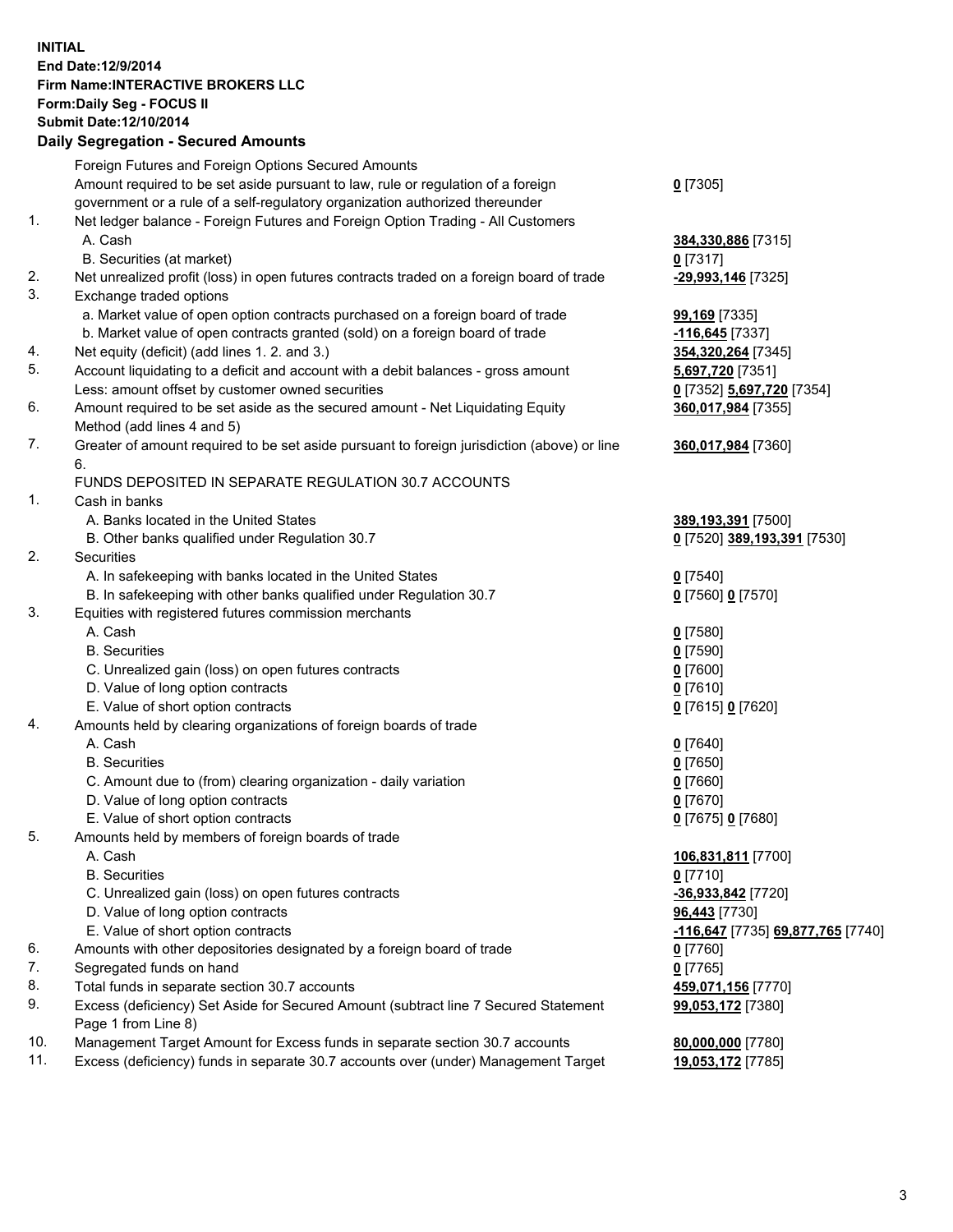**INITIAL End Date:12/9/2014 Firm Name:INTERACTIVE BROKERS LLC Form:Daily Seg - FOCUS II Submit Date:12/10/2014 Daily Segregation - Segregation Statement** SEGREGATION REQUIREMENTS(Section 4d(2) of the CEAct) 1. Net ledger balance A. Cash **2,410,423,401** [7010] B. Securities (at market) **0** [7020] 2. Net unrealized profit (loss) in open futures contracts traded on a contract market **-20,861,633** [7030] 3. Exchange traded options A. Add market value of open option contracts purchased on a contract market **106,396,517** [7032] B. Deduct market value of open option contracts granted (sold) on a contract market **-195,886,743** [7033] 4. Net equity (deficit) (add lines 1, 2 and 3) **2,300,071,542** [7040] 5. Accounts liquidating to a deficit and accounts with debit balances - gross amount **5,062,741** [7045] Less: amount offset by customer securities **0** [7047] **5,062,741** [7050] 6. Amount required to be segregated (add lines 4 and 5) **2,305,134,283** [7060] FUNDS IN SEGREGATED ACCOUNTS 7. Deposited in segregated funds bank accounts A. Cash **372,999,632** [7070] B. Securities representing investments of customers' funds (at market) **1,137,909,204** [7080] C. Securities held for particular customers or option customers in lieu of cash (at market) **0** [7090] 8. Margins on deposit with derivatives clearing organizations of contract markets A. Cash **16,109,616** [7100] B. Securities representing investments of customers' funds (at market) **82,539,450** [7110] C. Securities held for particular customers or option customers in lieu of cash (at market) **0** [7120] 9. Net settlement from (to) derivatives clearing organizations of contract markets **1,949,081** [7130] 10. Exchange traded options A. Value of open long option contracts **817,684** [7132] B. Value of open short option contracts **-6,617,581** [7133] 11. Net equities with other FCMs A. Net liquidating equity **-87,569,338** [7140] B. Securities representing investments of customers' funds (at market) **1,019,973,585** [7160] C. Securities held for particular customers or option customers in lieu of cash (at market) **0** [7170] 12. Segregated funds on hand **0** [7150] 13. Total amount in segregation (add lines 7 through 12) **2,538,111,333** [7180] 14. Excess (deficiency) funds in segregation (subtract line 6 from line 13) **232,977,050** [7190] 15. Management Target Amount for Excess funds in segregation **155,000,000** [7194]

16. Excess (deficiency) funds in segregation over (under) Management Target Amount Excess

**77,977,050** [7198]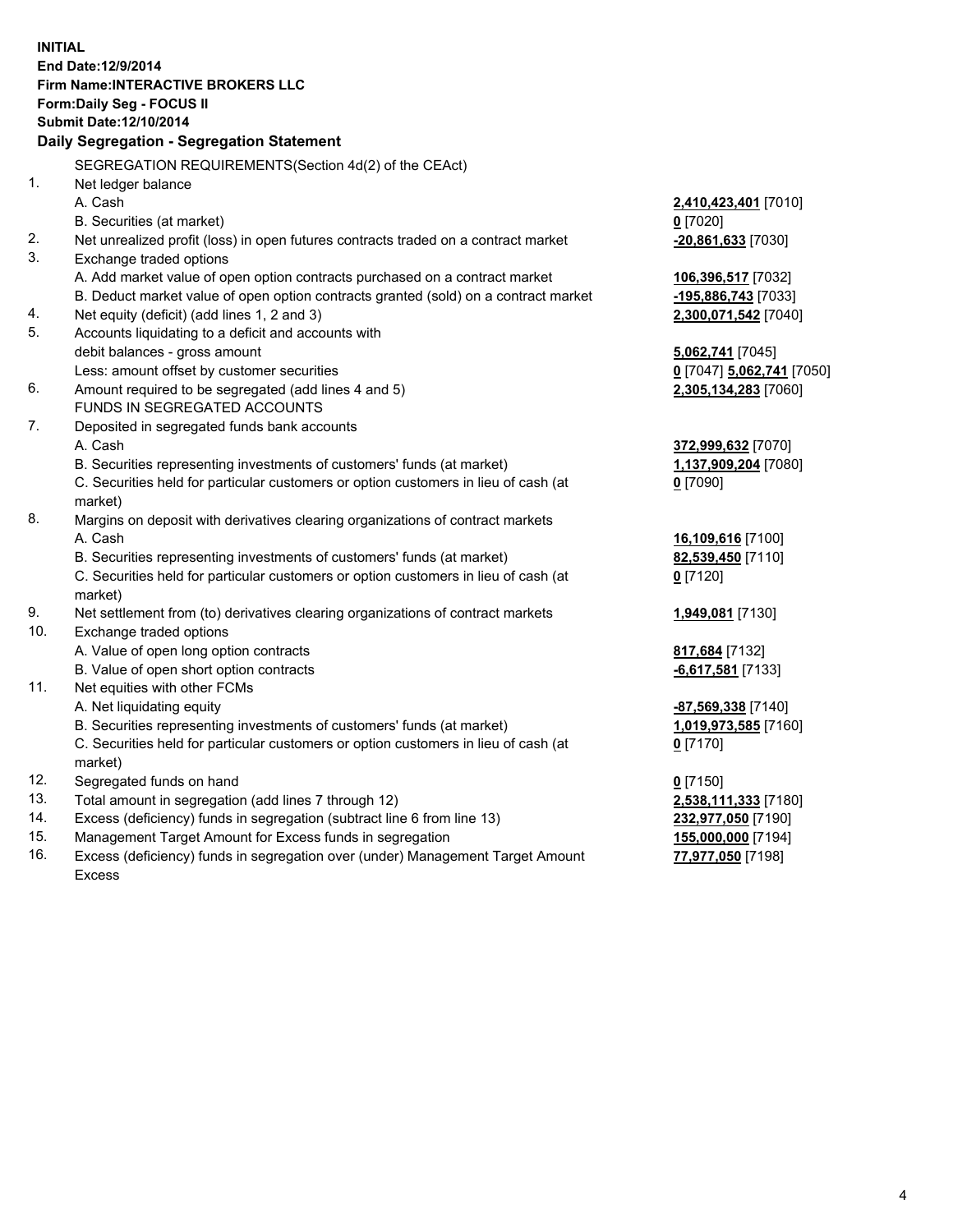## **INITIAL End Date:12/9/2014 Firm Name:INTERACTIVE BROKERS LLC Form:Daily Seg - FOCUS II Submit Date:12/10/2014 Daily Segregation - Supplemental**

| $\blacksquare$           | Total gross margin deficiencies - Segregated Funds Origin                              | 544,672 [9100] |
|--------------------------|----------------------------------------------------------------------------------------|----------------|
| $\sim$                   | Total gross margin deficiencies - Secured Funds Origin                                 | 116,821 [9101] |
| $\blacksquare$           | Total gross margin deficiencies - Cleared Swaps Customer Collateral Funds Origin       | $0$ [9102]     |
| $\blacksquare$           | Total gross margin deficiencies - Noncustomer and Proprietary Accounts Origin          | $0$ [9103]     |
| $\blacksquare$           | Total number of accounts contributing to total gross margin deficiencies - Segregated  | 13 [9104]      |
|                          | Funds Origin                                                                           |                |
| $\blacksquare$           | Total number of accounts contributing to total gross margin deficiencies - Secured     | 4 [9105]       |
|                          | Funds Origin                                                                           |                |
| $\blacksquare$           | Total number of accounts contributing to the total gross margin deficiencies - Cleared | $0$ [9106]     |
|                          | Swaps Customer Collateral Funds Origin                                                 |                |
| $\overline{\phantom{a}}$ | Total number of accounts contributing to the total gross margin deficiencies -         | $0$ [9107]     |
|                          | Noncustomer and Proprietary Accounts Origin                                            |                |
| $\overline{\phantom{a}}$ | Upload a copy of the firm's daily margin report the FCM uses to issue margin calls     |                |
|                          | which corresponds with the reporting date.                                             |                |

12.09.2014 Commodity Margin Deficiency Report.xls